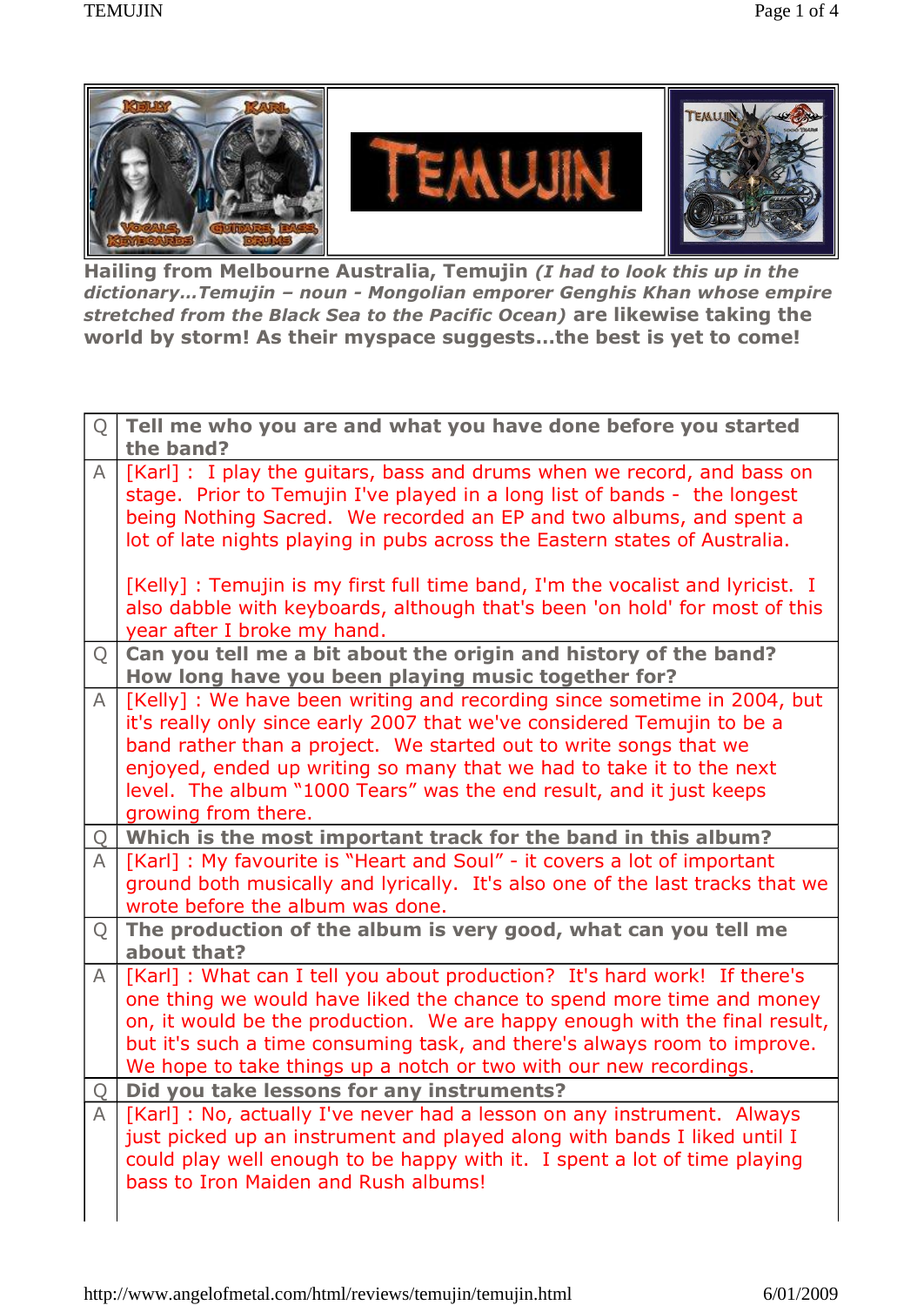|                | [Kelly] : I've always sung, but never had formal lessons.                   |
|----------------|-----------------------------------------------------------------------------|
| $\overline{Q}$ | I love listening to "All Of You". Kelly's voice is so mesmerizing           |
|                | and yet it has that rocky riff behind it. What's your favourite             |
|                | <b>Temujin song?</b>                                                        |
| $\mathsf{A}$   | [Karl] : "Let You Go" - worked hard to get the feel and balance for that    |
|                | track, and I'm more than happy with the final result.                       |
|                |                                                                             |
|                | [Kelly] : "Find Me", because it's a very personal song that I wrote to      |
|                | capture the place I was in at the time.                                     |
| Q              | What album do you find yourselves listening to again and again              |
|                | and what would you say keeps drawing you back to it?                        |
| $\mathsf{A}$   | [Karl]: Anthrax, "Sound of White Noise". Just about the perfect blend of    |
|                | power and melody - tracks like "Only" are fantastic live.                   |
|                |                                                                             |
|                | [Kelly] : I love Disturbed, especially "Believe". Vocals are wonderful, and |
|                | Dave Draiman is so charismatic                                              |
| Q              | You have striking artwork on your album "1000 Tears". Who                   |
|                | designed it?                                                                |
| $\mathsf{A}$   | [Karl] : The album artwork was done by a good friend of ours, Sham          |
|                | (www.sham.com.au). He was the drummer in Nothing Sacred, and is so          |
|                | talented at everything he attempts. We hope to work with him on some        |
|                | ideas for a video clip early in 2009.                                       |
| Q              | Earlier this year you signed with Indie label Renaissance Records.          |
|                | How has this changed things for Temujin to date?                            |
| $\mathsf{A}$   | [Karl] : We haven't been able to make the most of the support from          |
|                | Renaissance as yet - Kelly's broken hand early in the year certainly        |
|                | slowed us down a little. But we hope to pick it up in 2009.                 |
|                |                                                                             |
|                | [Kelly] : It's been a great opportunity to get our CD into the US retail    |
|                | market, although shops generally don't want to carry stock on the shelf.    |
|                | But at least people have been able to order the CD form their local store   |
|                | now. That's been good.                                                      |
| $\overline{Q}$ | In the summer, the Femme Metal Webzine featured Temujin on a                |
|                | compilation CD of upcoming female fronted bands from around the             |
|                | world, "Ferocity and Femininity". How did this come about and did           |
|                | you pick the song or was it chosen by somebody from Femme                   |
|                | Metal?                                                                      |
| A              | [Karl] : The Femme Metal Forum is a web site we often spend time at -       |
|                | we've met some great people there. When the opportunity came up to be       |
|                | a part of the compilation CD we jumped at it. A really great idea, and the  |
|                | two main people behind it all - Caz and Dave - were great to work with.     |
|                | The final product is something we're proud to be a part of. If anyone       |
|                | hasn't checked it out, they should do so!                                   |
|                |                                                                             |
|                | [Kelly] : We originally wanted to record a new song just for the CD. But    |
|                | time was short so we ended up selecting "Let You Go" from "1000 Tears".     |
|                | I also submitted some artwork I had painted a few years ago when the        |
|                | call went out for cover artwork $-$ it was great when it was one of the     |
|                | works selected for use on the inner pages of the CD booklet.                |
|                |                                                                             |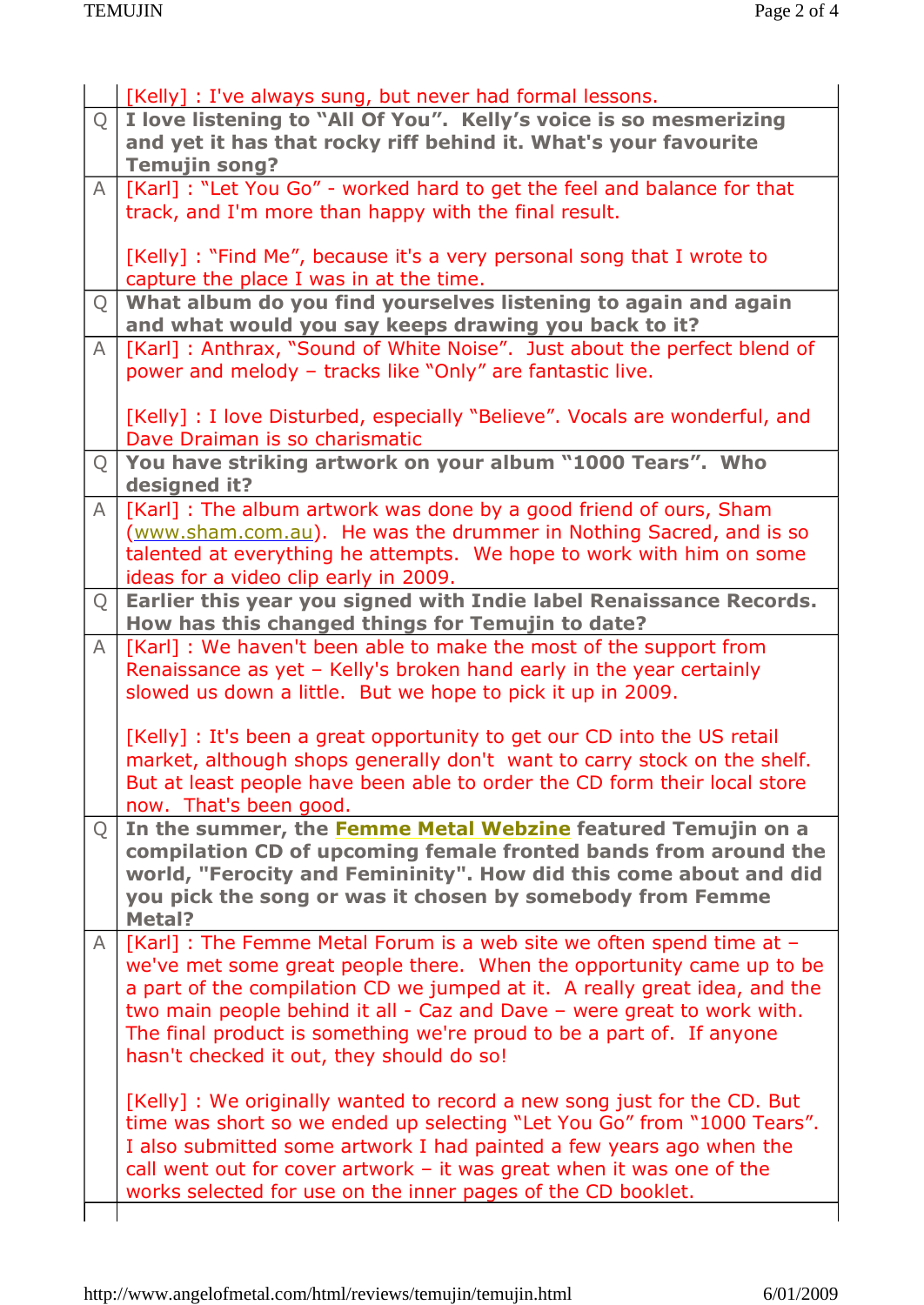| <b>Goals for 2009?</b>                                                                                            |  |  |
|-------------------------------------------------------------------------------------------------------------------|--|--|
| $\mathsf{A}$<br>[Kelly ] : First off is to get some new material recorded. I have a lot of                        |  |  |
| lyrics in various stages of development, and we want to get some of this                                          |  |  |
| down as soon as we can.                                                                                           |  |  |
| [Karl] : Then a video clip, and live gigs to follow.                                                              |  |  |
| Just for fun, do you enjoy Twinkies for the sugar rush like Genghis<br>Q                                          |  |  |
| Khan in Bill & Ted's Excellent Adventure?                                                                         |  |  |
| [Karl]: Who wouldn't enjoy a sugar rush! More Twinkies, more Twinkies                                             |  |  |
| To check out more about Temujin, visit                                                                            |  |  |
| http://www.myspace.com/temujin1<br>and                                                                            |  |  |
| http://www.temujinband.com                                                                                        |  |  |
|                                                                                                                   |  |  |
|                                                                                                                   |  |  |
| I would like to thank Temujin for this interview.<br>I am looking forward to seeing what is in store for us next. |  |  |
|                                                                                                                   |  |  |
| <b>Keep It Loud!</b>                                                                                              |  |  |
|                                                                                                                   |  |  |
|                                                                                                                   |  |  |